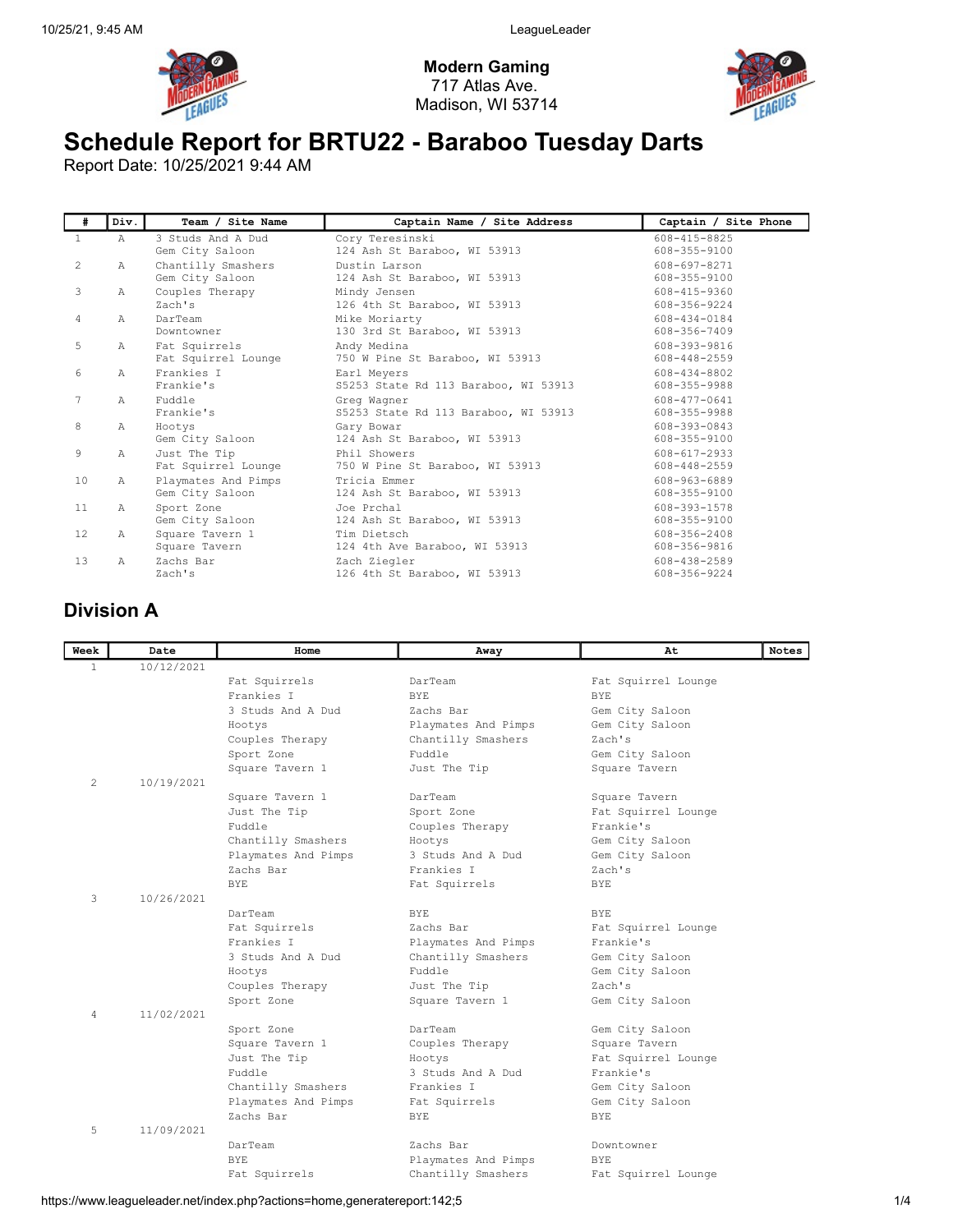| Week | Date       | Home                        | Away                         | At                               | <b>Notes</b> |
|------|------------|-----------------------------|------------------------------|----------------------------------|--------------|
|      |            | Frankies I                  | Fuddle                       | Frankie's                        |              |
|      |            | 3 Studs And A Dud           | Just The Tip                 | Gem City Saloon                  |              |
|      |            | Hootys                      | Square Tavern 1              | Gem City Saloon                  |              |
|      |            | Couples Therapy             | Sport Zone                   | Zach's                           |              |
| 6    | 11/16/2021 |                             |                              |                                  |              |
|      |            | Couples Therapy             | DarTeam                      | Zach's                           |              |
|      |            | Sport Zone                  | Hootys                       | Gem City Saloon                  |              |
|      |            | Square Tavern 1             | 3 Studs And A Dud            | Square Tavern                    |              |
|      |            | Just The Tip                | Frankies I                   | Fat Squirrel Lounge              |              |
|      |            | Fuddle                      |                              | Frankie's                        |              |
|      |            | Chantilly Smashers          | Fat Squirrels<br>BYE         | <b>BYE</b>                       |              |
|      |            | Playmates And Pimps         | Zachs Bar                    | Gem City Saloon                  |              |
| 7    | 11/30/2021 |                             |                              |                                  |              |
|      |            | DarTeam                     | Playmates And Pimps          | Downtowner                       |              |
|      |            | Zachs Bar                   |                              | Zach's                           |              |
|      |            | <b>BYE</b>                  | Chantilly Smashers<br>Fuddle | <b>BYE</b>                       |              |
|      |            |                             |                              |                                  |              |
|      |            | Fat Squirrels<br>Frankies I | Just The Tip                 | Fat Squirrel Lounge<br>Frankie's |              |
|      |            |                             | Square Tavern 1              |                                  |              |
|      |            | 3 Studs And A Dud           | Sport Zone                   | Gem City Saloon                  |              |
|      |            | Hootys                      | Couples Therapy              | Gem City Saloon                  |              |
| 8    | 12/07/2021 |                             |                              |                                  |              |
|      |            | Hootys                      | DarTeam                      | Gem City Saloon                  |              |
|      |            | Couples Therapy             | 3 Studs And A Dud            | Zach's                           |              |
|      |            | Sport Zone                  | Frankies I                   | Gem City Saloon                  |              |
|      |            | Square Tavern 1             | Fat Squirrels                | Square Tavern                    |              |
|      |            | Just The Tip                | BYE                          | <b>BYE</b>                       |              |
|      |            | Fuddle                      | Zachs Bar                    | Frankie's                        |              |
|      |            | Chantilly Smashers          | Playmates And Pimps          | Gem City Saloon                  |              |
| 9    | 12/14/2021 |                             |                              |                                  |              |
|      |            | DarTeam                     | Chantilly Smashers           | Downtowner                       |              |
|      |            | Playmates And Pimps         | Fuddle                       | Gem City Saloon                  |              |
|      |            | Zachs Bar                   | Just The Tip                 | Zach's                           |              |
|      |            | <b>BYE</b>                  | Square Tavern 1              | BYE                              |              |
|      |            | Fat Squirrels               | Sport Zone                   | Fat Squirrel Lounge              |              |
|      |            | Frankies I                  | Couples Therapy              | Frankie's                        |              |
|      |            | 3 Studs And A Dud           | Hootys                       | Gem City Saloon                  |              |
| 10   | 12/21/2021 |                             |                              |                                  |              |
|      |            | 3 Studs And A Dud           | DarTeam                      | Gem City Saloon                  |              |
|      |            | Hootys                      | Frankies I                   | Gem City Saloon                  |              |
|      |            | Couples Therapy             | Fat Squirrels                | Zach's                           |              |
|      |            | Sport Zone                  | <b>BYE</b>                   | <b>BYE</b>                       |              |
|      |            | Square Tavern 1             | Zachs Bar                    | Square Tavern                    |              |
|      |            | Just The Tip                | Playmates And Pimps          | Fat Squirrel Lounge              |              |
|      |            | Fuddle                      | Chantilly Smashers           | Frankie's                        |              |
| 11   | 1/04/2022  |                             |                              |                                  |              |
|      |            | DarTeam                     | Fuddle                       | Downtowner                       |              |
|      |            | Chantilly Smashers          | Just The Tip                 | Gem City Saloon                  |              |
|      |            | Playmates And Pimps         | Square Tavern 1              | Gem City Saloon                  |              |
|      |            | Zachs Bar                   | Sport Zone                   | Zach's                           |              |
|      |            | BYE                         | Couples Therapy              | BYE                              |              |
|      |            | Fat Squirrels               | Hootys                       | Fat Squirrel Lounge              |              |
| 12   | 1/11/2022  | Frankies I                  | 3 Studs And A Dud            | Frankie's                        |              |
|      |            | Frankies I                  | DarTeam                      | Frankie's                        |              |
|      |            | 3 Studs And A Dud           | Fat Squirrels                | Gem City Saloon                  |              |
|      |            | Hootys                      | BYE                          | BYE                              |              |
|      |            | Couples Therapy             | Zachs Bar                    | Zach's                           |              |
|      |            | Sport Zone                  | Playmates And Pimps          | Gem City Saloon                  |              |
|      |            | Square Tavern 1             | Chantilly Smashers           | Square Tavern                    |              |
|      |            | Just The Tip                | Fuddle                       | Fat Squirrel Lounge              |              |
| 13   | 1/18/2022  |                             |                              |                                  |              |
|      |            | DarTeam                     | Just The Tip                 | Downtowner                       |              |
|      |            | Fuddle                      | Square Tavern 1              | Frankie's                        |              |
|      |            | Chantilly Smashers          | Sport Zone                   | Gem City Saloon                  |              |
|      |            | Playmates And Pimps         | Couples Therapy              | Gem City Saloon                  |              |
|      |            | Zachs Bar                   | Hootys                       | Zach's                           |              |
|      |            | BYE                         | 3 Studs And A Dud            | BYE                              |              |
|      |            | Fat Squirrels               | Frankies I                   | Fat Squirrel Lounge              |              |
| 14   | 1/25/2022  |                             |                              |                                  |              |
|      |            | DarTeam                     | Fat Squirrels                | Downtowner                       |              |
|      |            | <b>BYE</b>                  | Frankies I                   | <b>BYE</b>                       |              |
|      |            | Zachs Bar                   | 3 Studs And A Dud            | Zach's                           |              |
|      |            | Playmates And Pimps         | Hootys                       | Gem City Saloon                  |              |
|      |            | Chantilly Smashers          | Couples Therapy              | Gem City Saloon                  |              |
|      |            | Fuddle                      | Sport Zone                   | Frankie's                        |              |
|      |            | Just The Tip                | Square Tavern 1              | Fat Squirrel Lounge              |              |
| 15   | 2/01/2022  |                             |                              |                                  |              |

https://www.leagueleader.net/index.php?actions=home,generatereport:142;5 2/4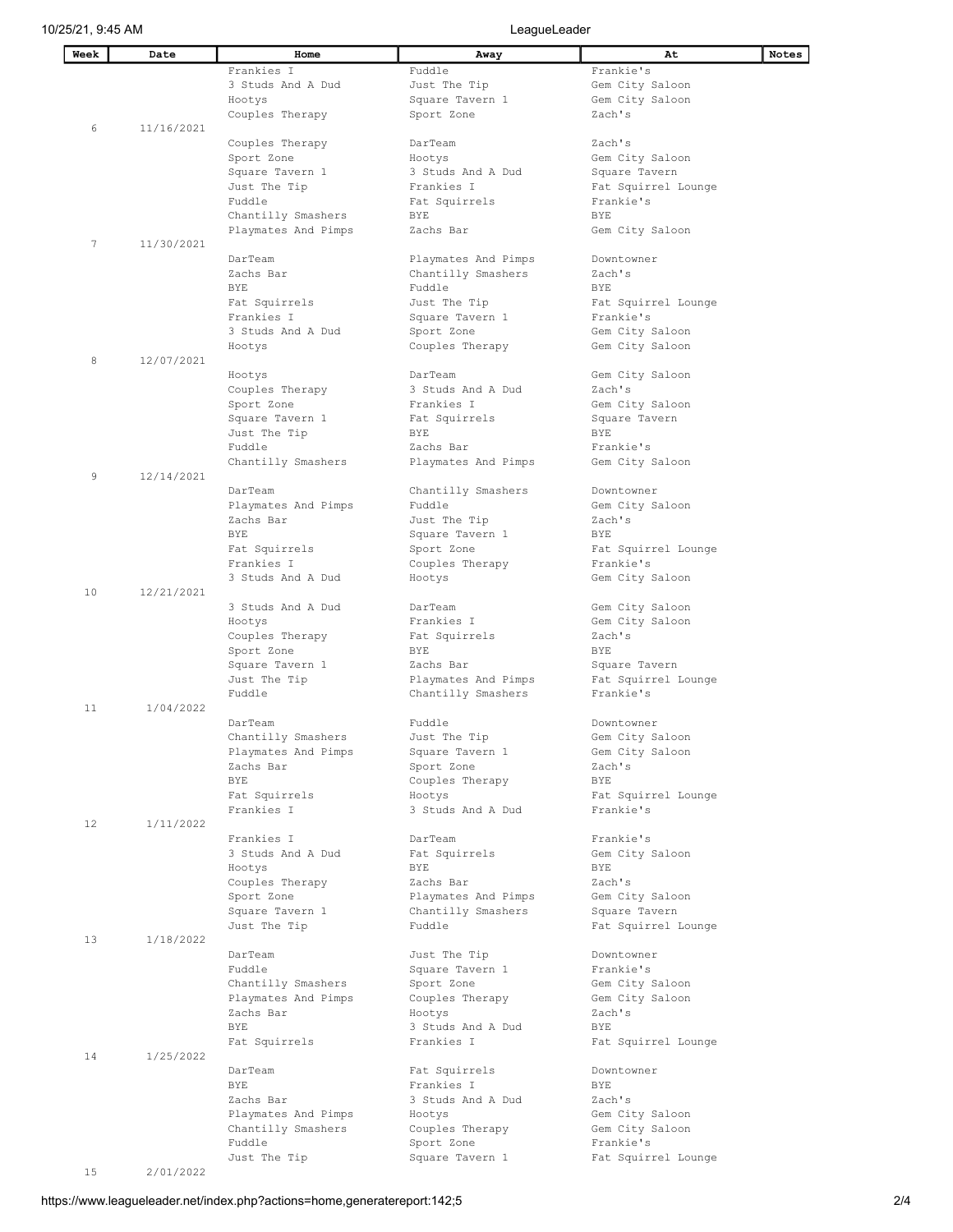| Week | Date      | Home                | Away                          | At                  | Notes |
|------|-----------|---------------------|-------------------------------|---------------------|-------|
|      |           | DarTeam             | Square Tavern 1               | Downtowner          |       |
|      |           | Sport Zone          | Just The Tip                  | Gem City Saloon     |       |
|      |           | Couples Therapy     | Fuddle                        | Zach's              |       |
|      |           | Hootys              | Chantilly Smashers            | Gem City Saloon     |       |
|      |           | 3 Studs And A Dud   | Playmates And Pimps           | Gem City Saloon     |       |
|      |           | Frankies I          | Zachs Bar                     | Frankie's           |       |
|      |           | Fat Squirrels       | BYE                           | <b>BYE</b>          |       |
| 16   | 2/08/2022 |                     |                               |                     |       |
|      |           | <b>BYE</b>          | DarTeam                       | <b>BYE</b>          |       |
|      |           | Zachs Bar           | Fat Squirrels                 | Zach's              |       |
|      |           | Playmates And Pimps | Frankies I                    | Gem City Saloon     |       |
|      |           | Chantilly Smashers  | 3 Studs And A Dud             | Gem City Saloon     |       |
|      |           | Fuddle              | Hootys                        | Frankie's           |       |
|      |           | Just The Tip        | Couples Therapy               | Fat Squirrel Lounge |       |
|      |           | Square Tavern 1     | Sport Zone                    | Square Tavern       |       |
| 17   | 2/15/2022 |                     |                               |                     |       |
|      |           | DarTeam             |                               | Downtowner          |       |
|      |           | Couples Therapy     | Sport Zone<br>Square Tavern 1 | Zach's              |       |
|      |           |                     |                               |                     |       |
|      |           | Hootys              | Just The Tip                  | Gem City Saloon     |       |
|      |           | 3 Studs And A Dud   | Fuddle                        | Gem City Saloon     |       |
|      |           | Frankies I          | Chantilly Smashers            | Frankie's           |       |
|      |           | Fat Squirrels       | Playmates And Pimps           | Fat Squirrel Lounge |       |
|      |           | <b>BYE</b>          | Zachs Bar                     | BYE                 |       |
| 18   | 2/22/2022 |                     |                               |                     |       |
|      |           | Zachs Bar           | DarTeam                       | Zach's              |       |
|      |           | Playmates And Pimps | BYE                           | BYE                 |       |
|      |           | Chantilly Smashers  | Fat Squirrels                 | Gem City Saloon     |       |
|      |           | Fuddle              | Frankies I                    | Frankie's           |       |
|      |           | Just The Tip        | 3 Studs And A Dud             | Fat Squirrel Lounge |       |
|      |           | Square Tavern 1     | Hootys                        | Square Tavern       |       |
|      |           | Sport Zone          | Couples Therapy               | Gem City Saloon     |       |
| 19   | 3/01/2022 |                     |                               |                     |       |
|      |           | DarTeam             | Couples Therapy               | Downtowner          |       |
|      |           | Hootys              | Sport Zone                    | Gem City Saloon     |       |
|      |           | 3 Studs And A Dud   | Square Tavern 1               | Gem City Saloon     |       |
|      |           | Frankies I          | Just The Tip                  | Frankie's           |       |
|      |           | Fat Squirrels       | Fuddle                        | Fat Squirrel Lounge |       |
|      |           | <b>BYE</b>          | Chantilly Smashers            | BYE                 |       |
|      |           | Zachs Bar           | Playmates And Pimps           | Zach's              |       |
| 20   | 3/08/2022 |                     |                               |                     |       |
|      |           | Playmates And Pimps | DarTeam                       | Gem City Saloon     |       |
|      |           | Chantilly Smashers  | Zachs Bar                     | Gem City Saloon     |       |
|      |           | Fuddle              | BYE                           | BYE                 |       |
|      |           | Just The Tip        | Fat Squirrels                 | Fat Squirrel Lounge |       |
|      |           | Square Tavern 1     | Frankies I                    | Square Tavern       |       |
|      |           | Sport Zone          | 3 Studs And A Dud             | Gem City Saloon     |       |
|      |           | Couples Therapy     | Hootys                        | Zach's              |       |
| 21   | 3/15/2022 |                     |                               |                     |       |
|      |           | DarTeam             | Hootys                        | Downtowner          |       |
|      |           | 3 Studs And A Dud   | Couples Therapy               | Gem City Saloon     |       |
|      |           | Frankies I          | Sport Zone                    | Frankie's           |       |
|      |           | Fat Squirrels       | Square Tavern 1               | Fat Squirrel Lounge |       |
|      |           | BYE                 | Just The Tip                  | BYE                 |       |
|      |           | Zachs Bar           | Fuddle                        | Zach's              |       |
|      |           | Playmates And Pimps | Chantilly Smashers            | Gem City Saloon     |       |
| 22   | 3/22/2022 |                     |                               |                     |       |
|      |           | Chantilly Smashers  | DarTeam                       | Gem City Saloon     |       |
|      |           | Fuddle              | Playmates And Pimps           | Frankie's           |       |
|      |           | Just The Tip        | Zachs Bar                     | Fat Squirrel Lounge |       |
|      |           | Square Tavern 1     | <b>BYE</b>                    | BYE                 |       |
|      |           | Sport Zone          | Fat Squirrels                 | Gem City Saloon     |       |
|      |           | Couples Therapy     | Frankies I                    | Zach's              |       |
|      |           | Hootys              | 3 Studs And A Dud             | Gem City Saloon     |       |
| 23   | 3/29/2022 |                     |                               |                     |       |
|      |           | DarTeam             | 3 Studs And A Dud             | Downtowner          |       |
|      |           | Frankies I          | Hootys                        | Frankie's           |       |
|      |           | Fat Squirrels       | Couples Therapy               | Fat Squirrel Lounge |       |
|      |           | <b>BYE</b>          | Sport Zone                    | <b>BYE</b>          |       |
|      |           | Zachs Bar           | Square Tavern 1               | Zach's              |       |
|      |           | Playmates And Pimps | Just The Tip                  | Gem City Saloon     |       |
|      |           | Chantilly Smashers  | Fuddle                        | Gem City Saloon     |       |
| 24   | 4/05/2022 |                     |                               |                     |       |
|      |           | Fuddle              | DarTeam                       | Frankie's           |       |
|      |           | Just The Tip        | Chantilly Smashers            | Fat Squirrel Lounge |       |
|      |           | Square Tavern 1     | Playmates And Pimps           | Square Tavern       |       |
|      |           | Sport Zone          | Zachs Bar                     | Gem City Saloon     |       |
|      |           | Couples Therapy     | <b>BYE</b>                    | BYE                 |       |
|      |           |                     |                               |                     |       |